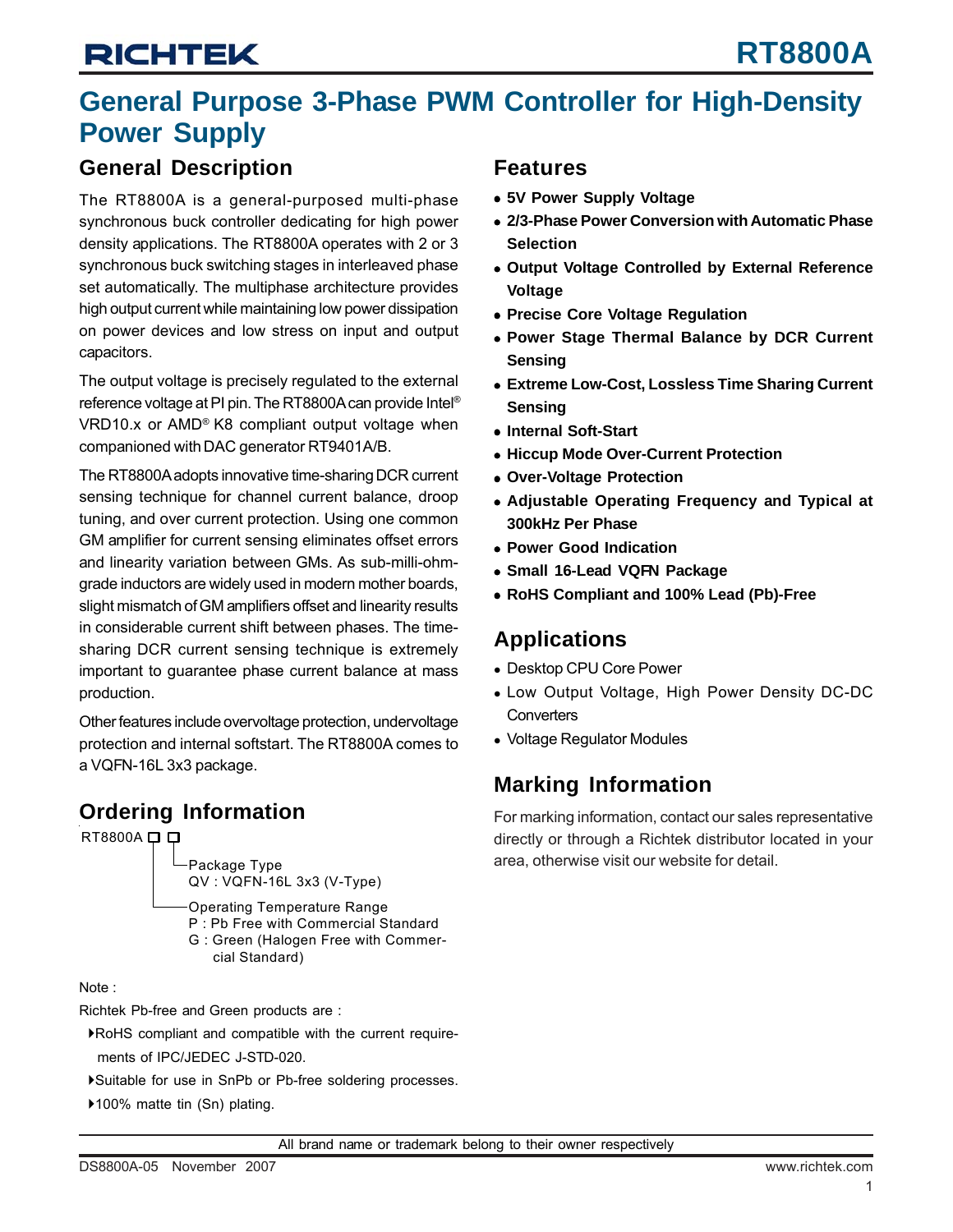## **Pin Configurations**





## **Functional Pin Description**

### **IMAX (Pin 1)**

Over current protection setting.

### **VID125 (Pin 2)**

Connect a resistor from this pin to GND can raise  $V_{\text{OUT}}$ .

### **FB (Pin 3)**

The pin is defined as the inverting input of internal error amplifier.

### **DVD (Pin 4)**

The pin is defined as a programmable power UVLO detection input. Trip threshold =  $0.8V$  at  $V<sub>DVD</sub>$  rising.

### **COMP (Pin 5)**

The pin is defined as the output of the error amplifier and the input of all PWM comparators.

### **PI (Pin 6)**

The pin is defined as the positive input of the error amplifier.

### **RT (Pin 7)**

Switching frequency setting. Connect this pin to GND with a resistor to set the frequency.

### **ICOMMON (Pin 8)**

Common negative input of current sense amplifiers for all three channels.

### **PGOOD (Pin 9)**

Output power-good indication. The signal is implemented as an output signal with open-drain type.

### **ISP1 , ISP2 , ISP3 (Pin 12, Pin 11, Pin 10)**

Current sense positive inputs for individual converter channel current sense.

### **PWM1 , PWM2 , PWM3 (Pin 13, Pin 14, Pin 15)**

PWM outputs for each phase switching drive.

### **VDD (Pin 16)**

Chip power supply. Connect this pin to a 5V supply.

### **GND [Exposed Pad (17)]**

The exposed pad must be soldered to a large PCB and connected to GND for maximum power dissipation.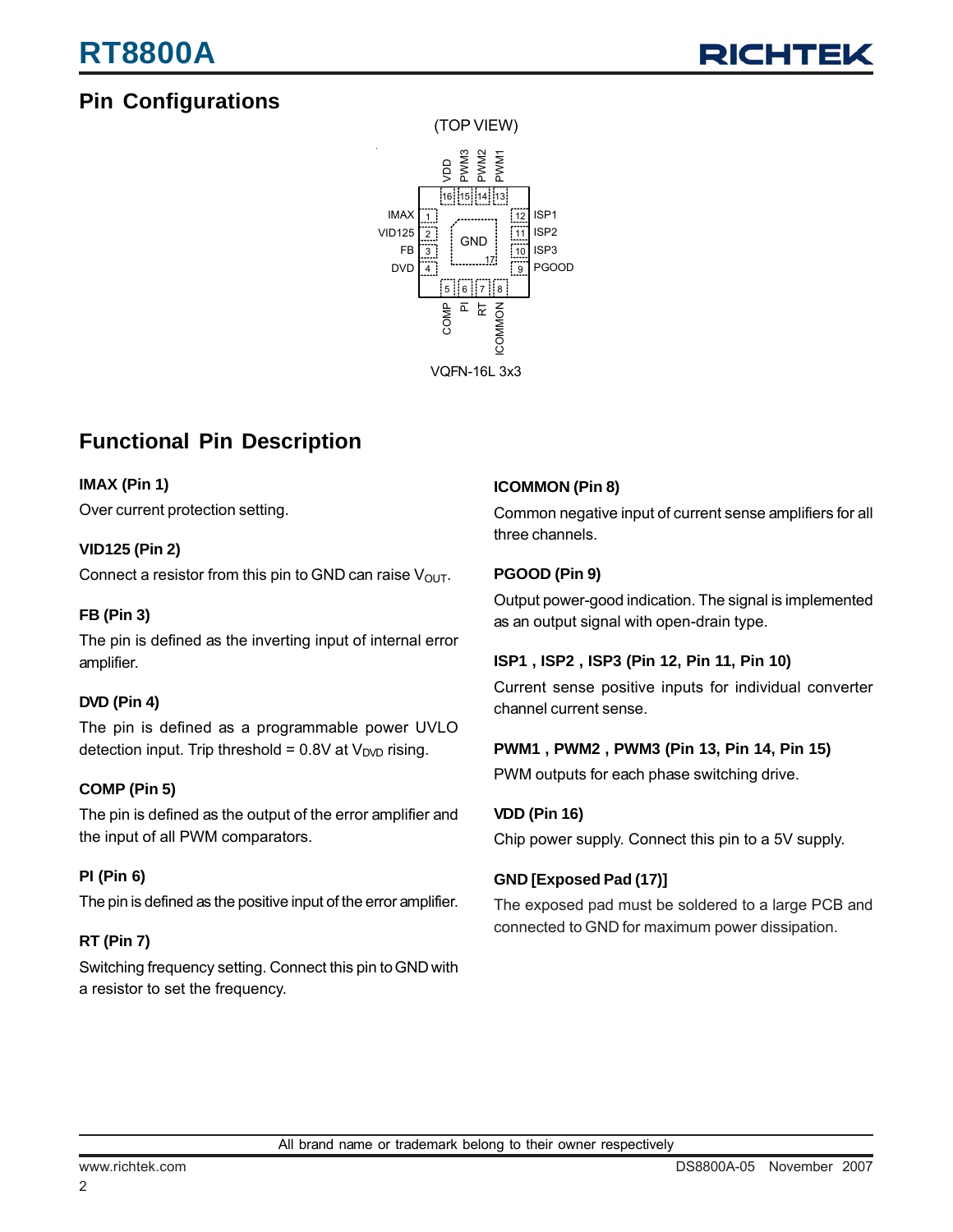### **Typical Application Circuit**

 **3-phase with RT9401A/B DAC generator**

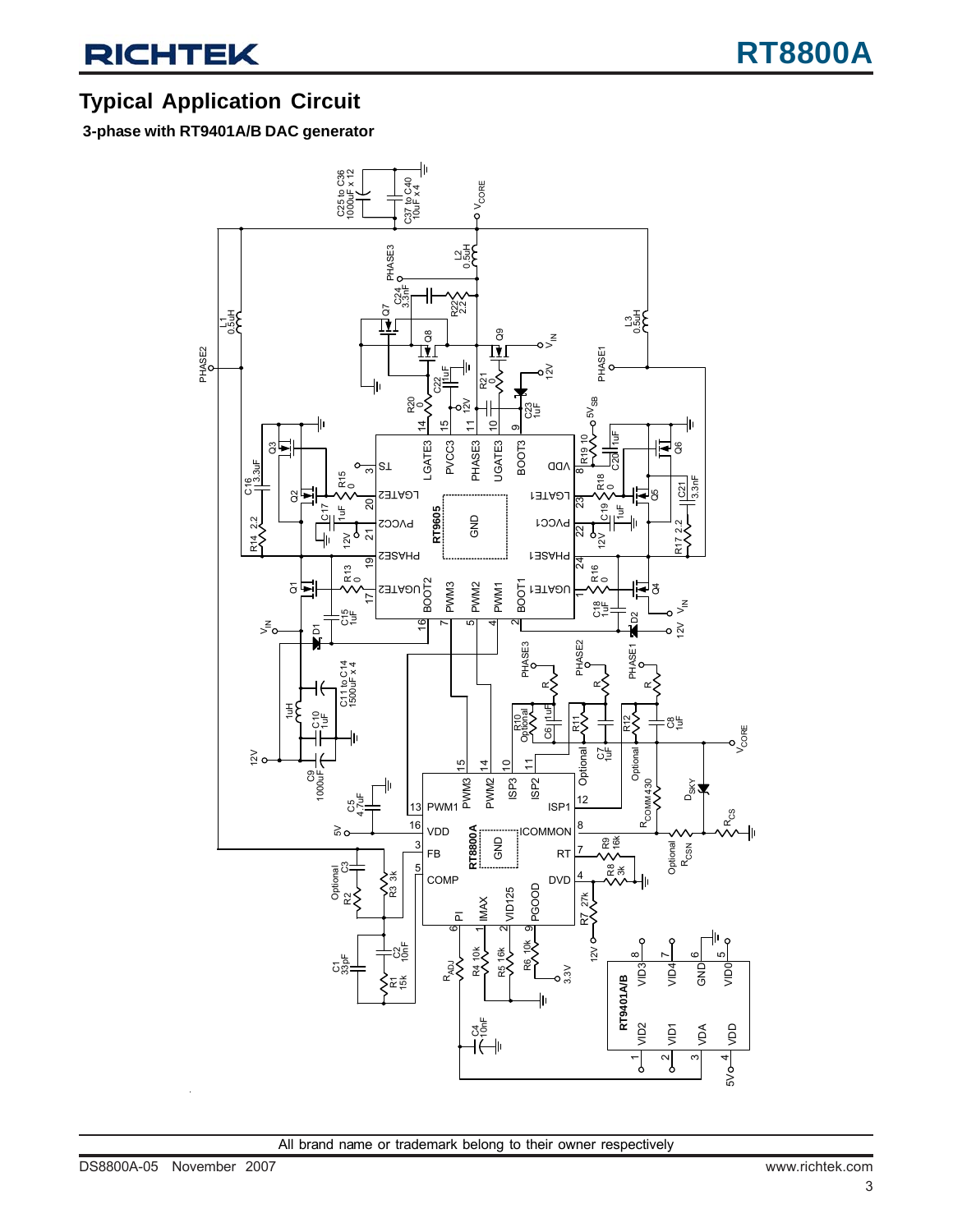### **Function Block Diagram**

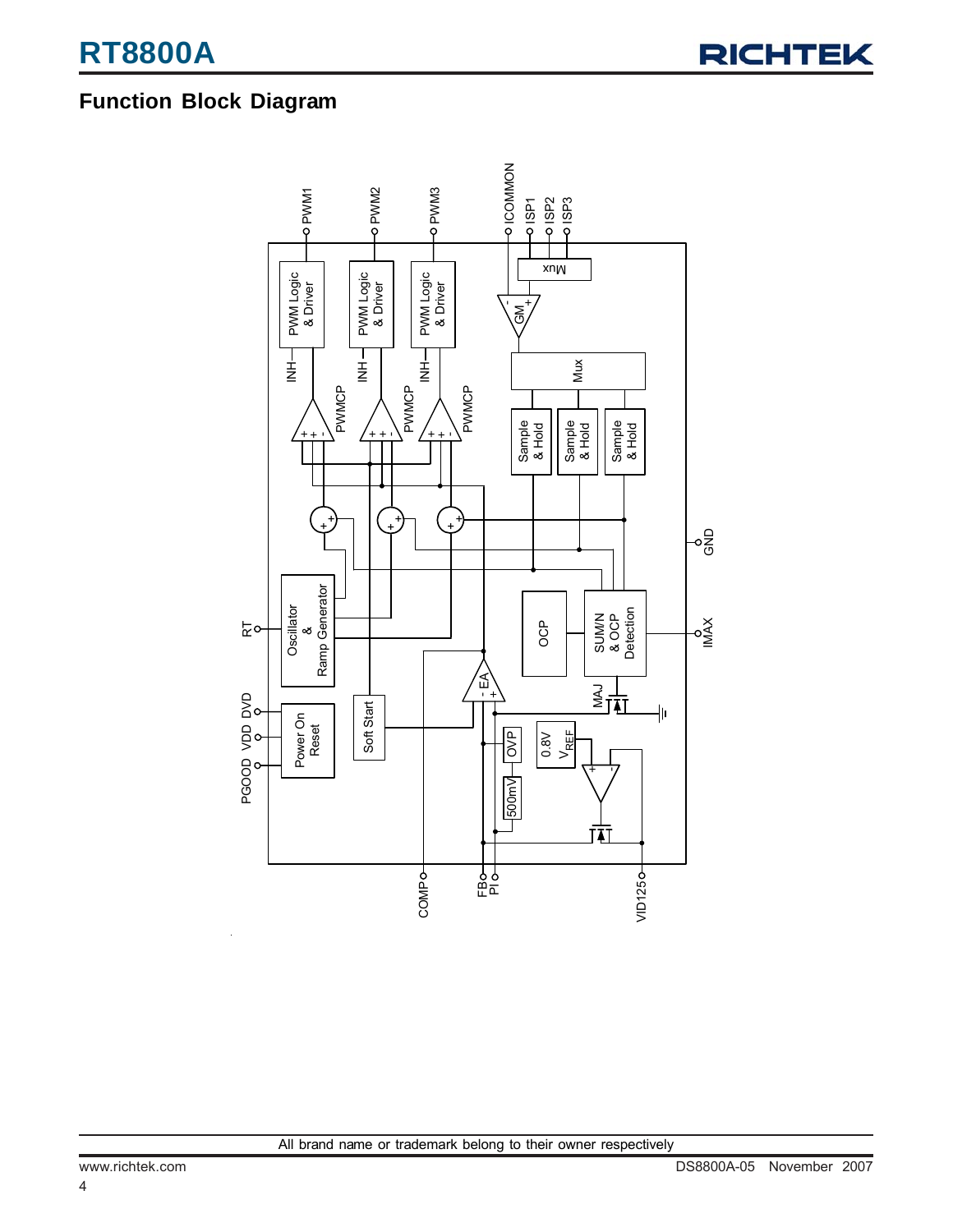## **Absolute Maximum Ratings** (Note 1)

| • Power Dissipation, $P_D @ T_A = 25^{\circ}C$ |  |
|------------------------------------------------|--|
|                                                |  |
| • Package Thermal Resistance (Note 4)          |  |
|                                                |  |
|                                                |  |
|                                                |  |
|                                                |  |
| • ESD Susceptibility (Note 2)                  |  |
|                                                |  |
|                                                |  |
|                                                |  |

### **Recommended Operating Conditions** (Note 3)

### **Electrical Characteristics**

( $V_{DD}$  = 5V, T<sub>A</sub> = 25°C, unless otherwise specified)

|                                      | <b>Parameter</b>  | Symbol                 | <b>Test Conditions</b>      | Min  | Typ  | <b>Max</b>               | <b>Units</b> |  |
|--------------------------------------|-------------------|------------------------|-----------------------------|------|------|--------------------------|--------------|--|
| <b>V<sub>DD</sub> Supply Current</b> |                   |                        |                             |      |      |                          |              |  |
| <b>Nominal Supply Current</b>        |                   | <b>I</b> <sub>DD</sub> | PWM 1,2,3 Open              | $-$  | 5    | $\overline{\phantom{a}}$ | mA           |  |
| <b>Power-On Reset</b>                |                   |                        |                             |      |      |                          |              |  |
|                                      | Rising            |                        |                             | 4.0  | 4.2  | 4.5                      | V            |  |
| V <sub>DD</sub> Threshold            | <b>Hysteresis</b> |                        |                             | 0.2  | 0.5  | $-$                      | V            |  |
| <b>DVD Rising Threshold</b>          |                   |                        |                             | 0.75 | 0.8  | 0.85                     | V            |  |
| <b>DVD Hysteresis</b>                |                   |                        |                             | --   | 65   | --                       | mV           |  |
| <b>Oscillator</b>                    |                   |                        |                             |      |      |                          |              |  |
| Free Running Frequency               |                   | fosc                   | $R_{\text{RT}} = 16k\Omega$ | 170  | 200  | 230                      | kHz          |  |
| Frequency Adjustable Range           |                   | fosc_ADJ               |                             | 50   | --   | 400                      | kHz          |  |
| Ramp Amplitude                       |                   | $\Delta V$ OSC         | $R_{\rm RT}$ = 16k $\Omega$ | $-$  | 1.7  | --                       | V            |  |
| Ramp Valley                          |                   | <b>V<sub>RV</sub></b>  |                             | --   | 1.0  | --                       | V            |  |
| Maximum On-Time of Each Channel      |                   |                        |                             | 62   | 66   | 75                       | $\%$         |  |
| RT Pin Voltage                       |                   | <b>V<sub>RT</sub></b>  | $R_{\text{RT}} = 16k\Omega$ | 0.77 | 0.82 | 0.87                     | V            |  |
| <b>Reference Voltage</b>             |                   |                        |                             |      |      |                          |              |  |
| <b>IMAX Reference Voltage</b>        |                   | <b>VIMAX</b>           | $R_{IMAX} = 16k\Omega$      | 0.75 | 0.8  | 0.85                     | V            |  |
| VID125 Reference Voltage             |                   | V <sub>VID125</sub>    | $R_{VID125} = 16k\Omega$    | 0.75 | 0.8  | 0.85                     | V            |  |

*To be continued*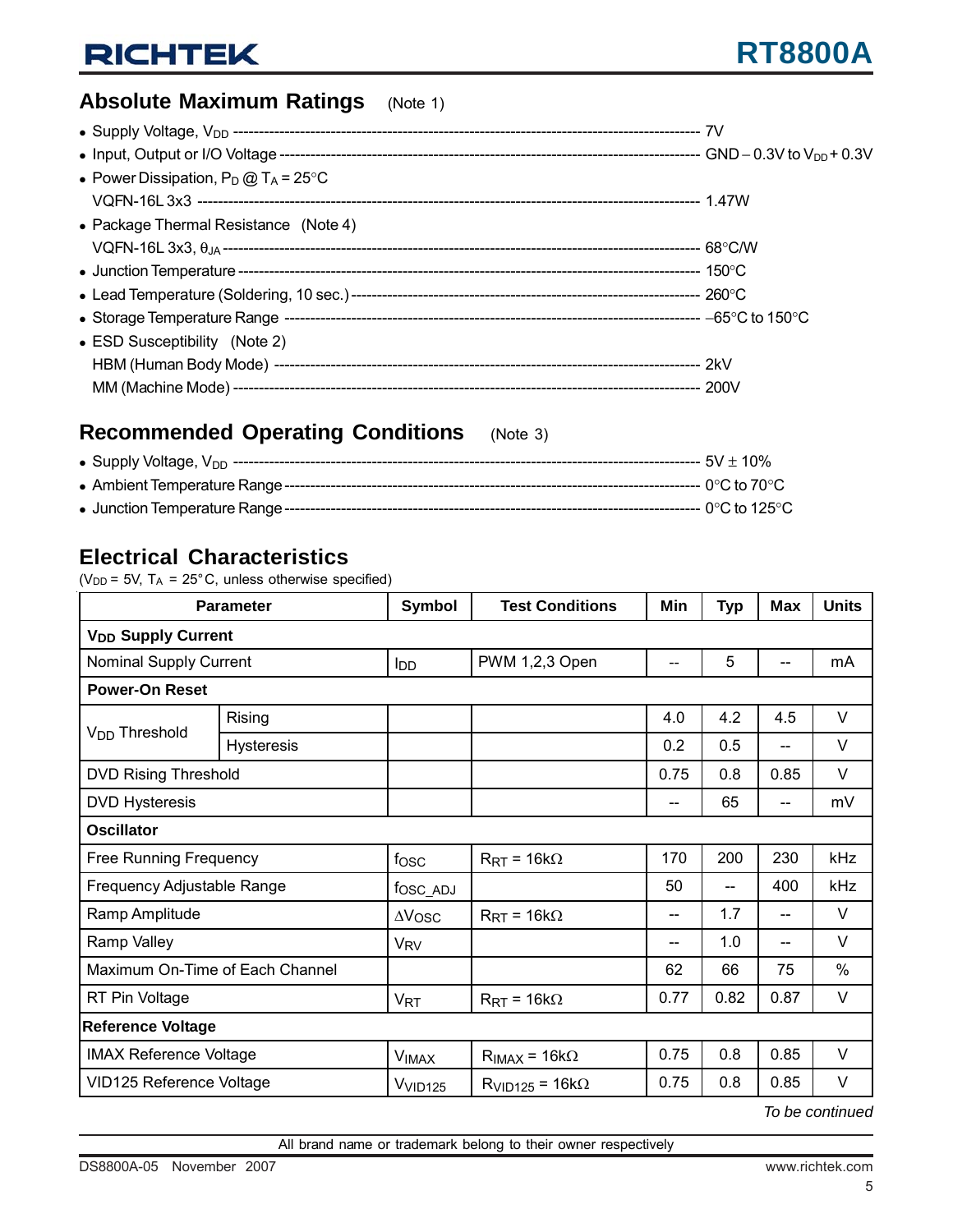| <b>Parameter</b>                      | Symbol                   | <b>Test Conditions</b>            | Min | Typ | Max | <b>Units</b> |  |
|---------------------------------------|--------------------------|-----------------------------------|-----|-----|-----|--------------|--|
| <b>Error Amplifier</b>                |                          |                                   |     |     |     |              |  |
| DC Gain                               |                          |                                   | --  | 65  |     | dB           |  |
| Gain-Bandwidth Product                | <b>GBW</b>               | $C_L = 10pF$                      | --  | 10  | --  | <b>MHz</b>   |  |
| <b>Slew Rate</b>                      | <b>SR</b>                | $C_L = 10pF$                      | --  | 8   |     | V/us         |  |
| <b>Current Sense GM Amplifier</b>     |                          |                                   |     |     |     |              |  |
| Recommended Full Scale Source Current |                          | 100                               | --  | --  | uA  |              |  |
| <b>Protection</b>                     |                          |                                   |     |     |     |              |  |
| Over-Voltage Trip $(V_{FB} - V_{PI})$ |                          |                                   | 360 | 460 | 560 | mV           |  |
| <b>Power Good</b>                     |                          |                                   |     |     |     |              |  |
| PGOOD Output Low Voltage              | V <sub>PGOOD</sub>       | $IP_{\text{GOOD}} = 4 \text{mA}$  | --  | --  | 0.2 | V            |  |
| PGOOD Delay                           | T <sub>PGOOD</sub> Delay | 90% * $V_{\text{OUT}}$ to PGOOD_H | 4   | --  | 8   | ms           |  |

- **Note 1.** Stresses listed as the above "Absolute Maximum Ratings" may cause permanent damage to the device. These are for stress ratings. Functional operation of the device at these or any other conditions beyond those indicated in the operational sections of the specifications is not implied. Exposure to absolute maximum rating conditions for extended periods may remain possibility to affect device reliability.
- **Note 2.** Devices are ESD sensitive. Handling precaution recommended.
- **Note 3.** The device is not guaranteed to function outside its operating conditions.
- Note 4.  $\theta_{JA}$  is measured in the natural convection at T<sub>A</sub> = 25°C on a low effective thermal conductivity test board of JEDEC 51-3 thermal measurement standard.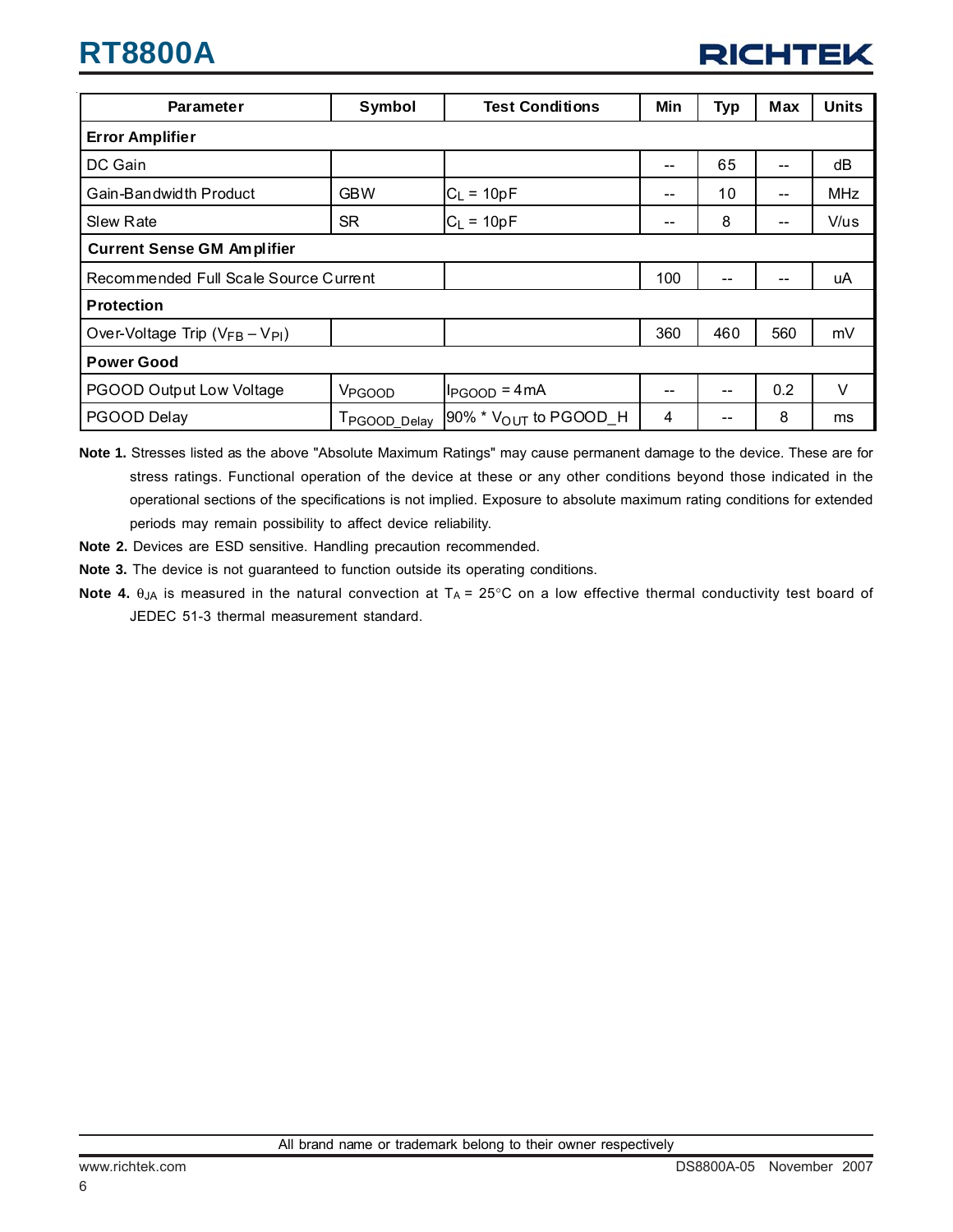$V_{IN}$  = 12V,  $V_{OUT}$  = 1.4V

## **Typical Operating Characteristics**







**Frequency vs. Temperature**

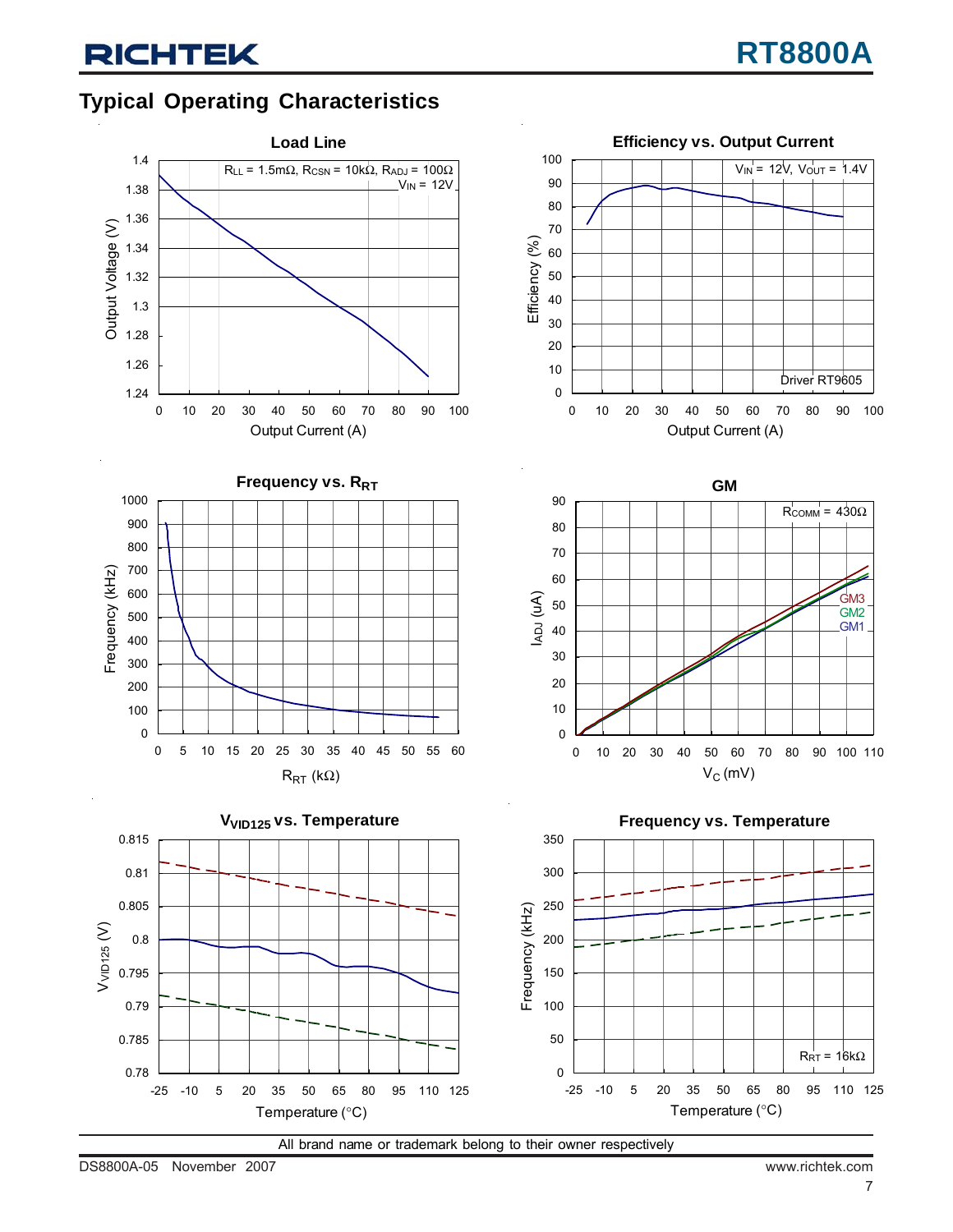



Time (2.5μs/Div)



Time (2.5μs/Div)



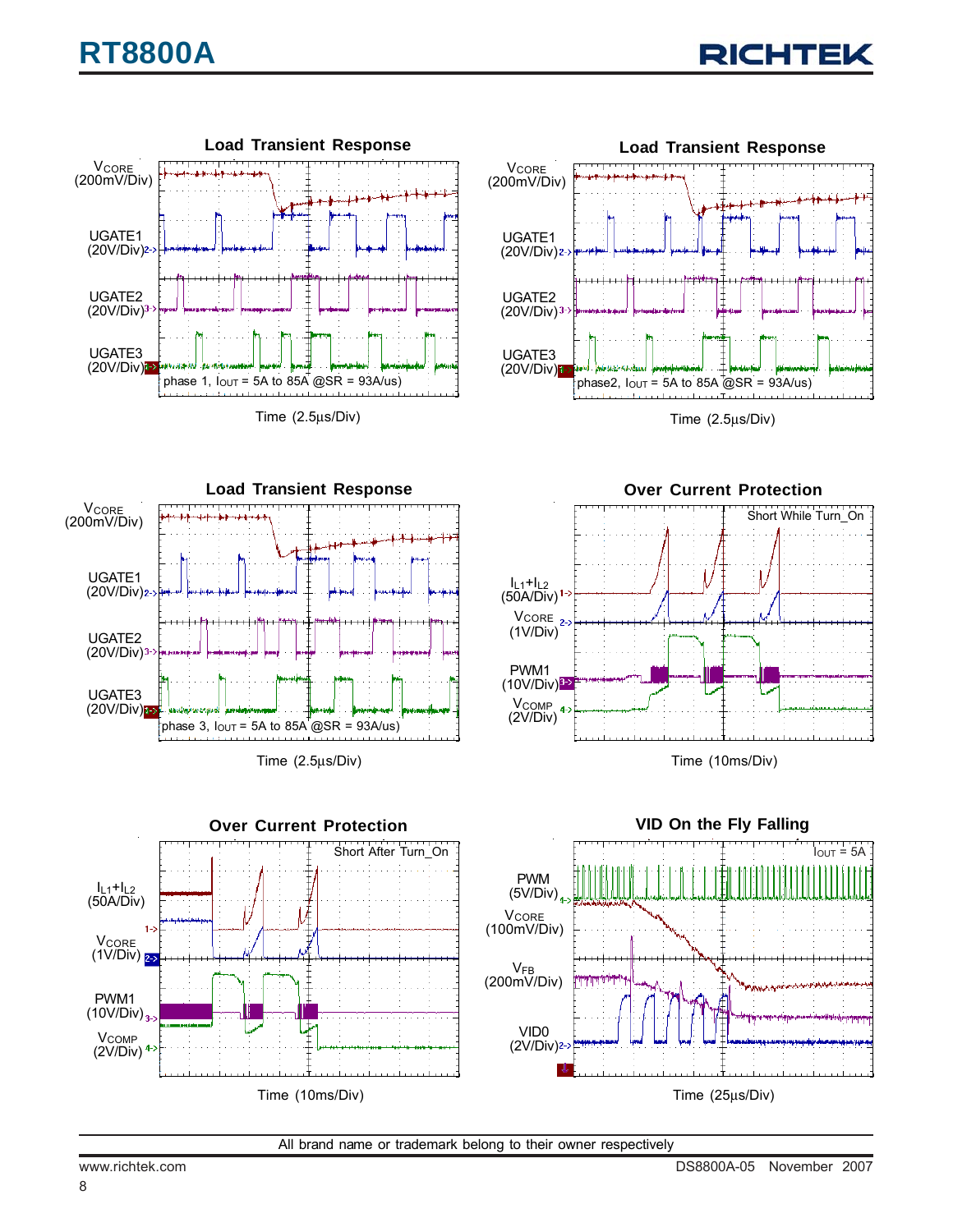## **CHTEK**





Time (10μs/Div)

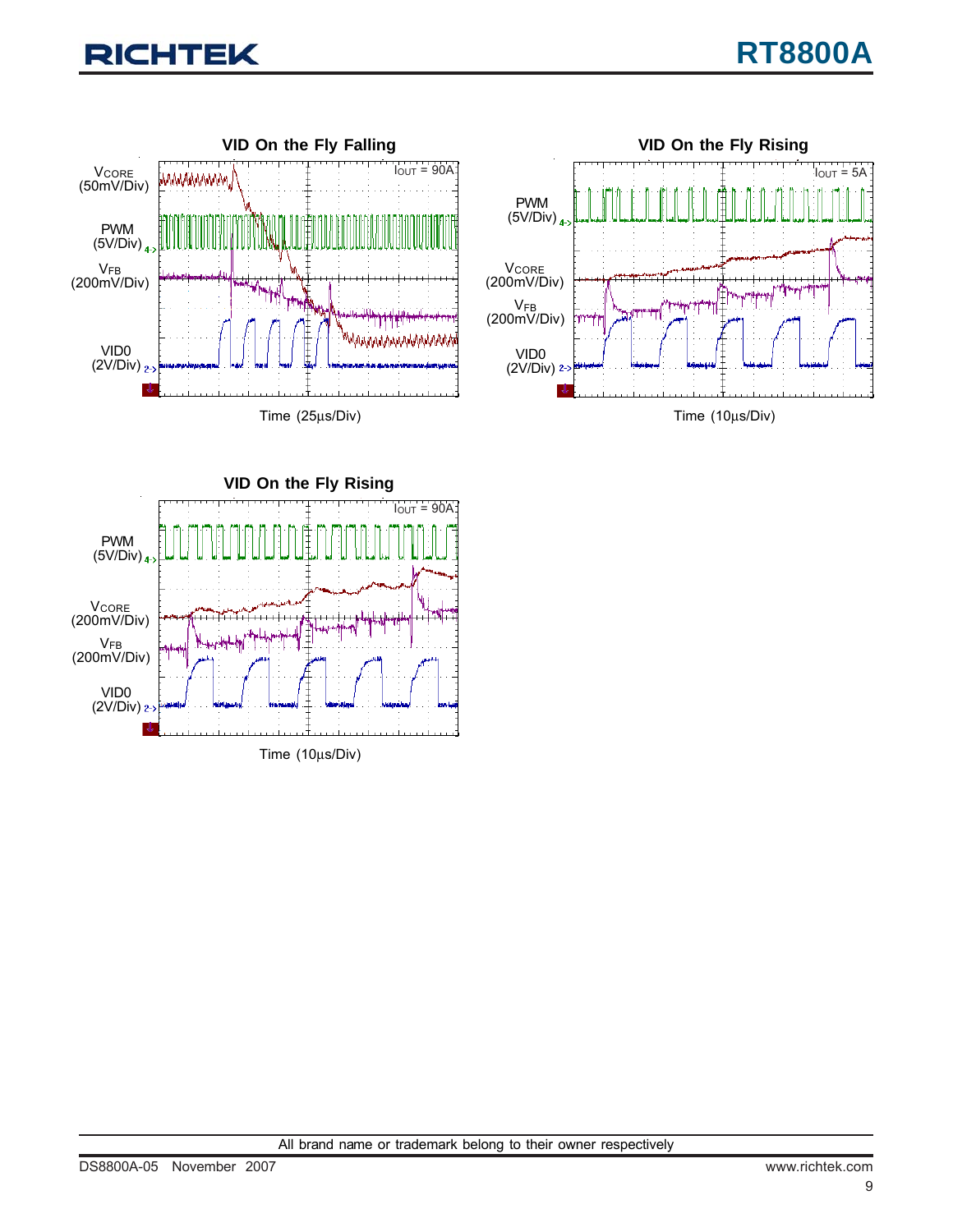## **Applications Information**

The RT8800A is a general-purposed multi-phase synchronous buck controller dedicating for high power density applications. The RT8800A operates with 2 or 3 synchronous buck switching stages in interleaved phase set automatically. The multiphase architecture provides high output current while maintaining low power dissipation on power devices and low stress on input and output capacitors.

### **Initialization**

The RT8800A initiates after 2 pins are ready : VDD pin power on reset (POR) and DVD pin is higher than 1V. VDD POR is to make sure RT8800A is powered by a voltage high enough for normal work. The rising threshold voltage of VDD POR is 4.2V typically. At VDD POR, RT8800A checks PWM3 status to determine phase number of operation. Pull high PWM3 for two-phase operation. The unused current sense pins should be connected to GND or left floating.

DVD is to make sure that ATX12V is ready for the companion MOSFET drivers to work normally. Connect a voltage divider from ATX12V to DVD pin as shown in the Typical Application Circuit. Make sure that DVD pin voltage is below its threshold voltage before drivers are ready and above its threshold voltage for minimum ATX12V during normal operation. If one of VDD and DVD is not ready, RT8800A keeps its PWM outputs high impedance and the companion drivers turn off both upper and lower MOSFETs.

### **Soft-Start**

After VDD and DVD are ready, RT8800A initiates its soft start cycle as shown in Figure 1. The error amplifier and PWM comparator are triple-input devices. The non-inverting input whichever is smaller dominates the behavior of the device. The soft start function generates SS and SSE for the non-inverting input of PWM comparator and error amplifier respectively where  $SSE = SS - V_{GS}$ . VGS is threshold voltage of internal MOSFET. The typical softstart duration is 3ms. The soft start can be sliced to several time frames with specific operation respectively.

### 1) Mode 1 (SS  $\leq$  V<sub>RAMP</sub> <sub>Valley</sub>)

Initially the COMP stays in the positive saturation due to offset of the error amplifier. Since  $SS < V_{RAMP}$  valley, the PWM comparator keeps its output low and  $V_{\text{OUT}}$  is zero.

### 2) Mode 2 (V<sub>RAMP\_Valley</sub> < SS < Cross-over)

Since V<sub>RAMP\_Valley</sub> < SS < Cross-over, SS dominates the non-inverting inputs of the PWM comparators. The PWM duty cycles increase according to the ramping up SS signal. The output voltage ramps up accordingly. However as  $V_{\text{OUT}}$  increases, the difference between  $V_{\text{OUT}}$  and SSE  $(SS - V_{GS})$  is reduced and COMP leaves the saturation and declines. The takeover of SS lasts until it meets the COMP. During this interval, since the feedback path is broken, the converter is operated in the open loop.

#### 3) Mode3 (Cross-over <  $SS < V_{GS} + V_{PI}$ )

When the  $V_{\text{COMP}}$  takes over the non-inverting input for PWM Amplifier and when SSE (SS -  $V_{GS}$ ) <  $V_{PI}$ , the output of the converter follows the ramp input, SSE (SS -  $V_{GS}$ ). Before the crossover, the output follows SS signal. And when  $V_{\text{COMP}}$  takes over SS, the output is expected to follow SSE (SS -  $V_{GS}$ ). Therefore the deviation of  $V_{GS}$  is represented as the falling of  $V_{\text{OUT}}$  for a short while. The COMP is observed to keep its decline when it passes the cross-over, which shortens the duty width and hence the falling of  $V_{\text{OUT}}$  happens. Since there is a feedback loop for the error amplifier, the output's response to the ramp input, SSE (SS -  $V_{GS}$ ) is lower than that in Mode 2.

4) Mode 4 (SS >  $V_{GS}$  +  $V_{PI}$ )

When  $SS > V_{GS} + V_{PI}$ , the output of the converter follows the desired  $V_{PI}$  signal and the soft start completes. However, the SS keeps ramping up to 3.3V and stays there. The PGOOD pin trips to high impedance as SS reaches 3.3V.



Figure 1. Soft Start Block Diagram.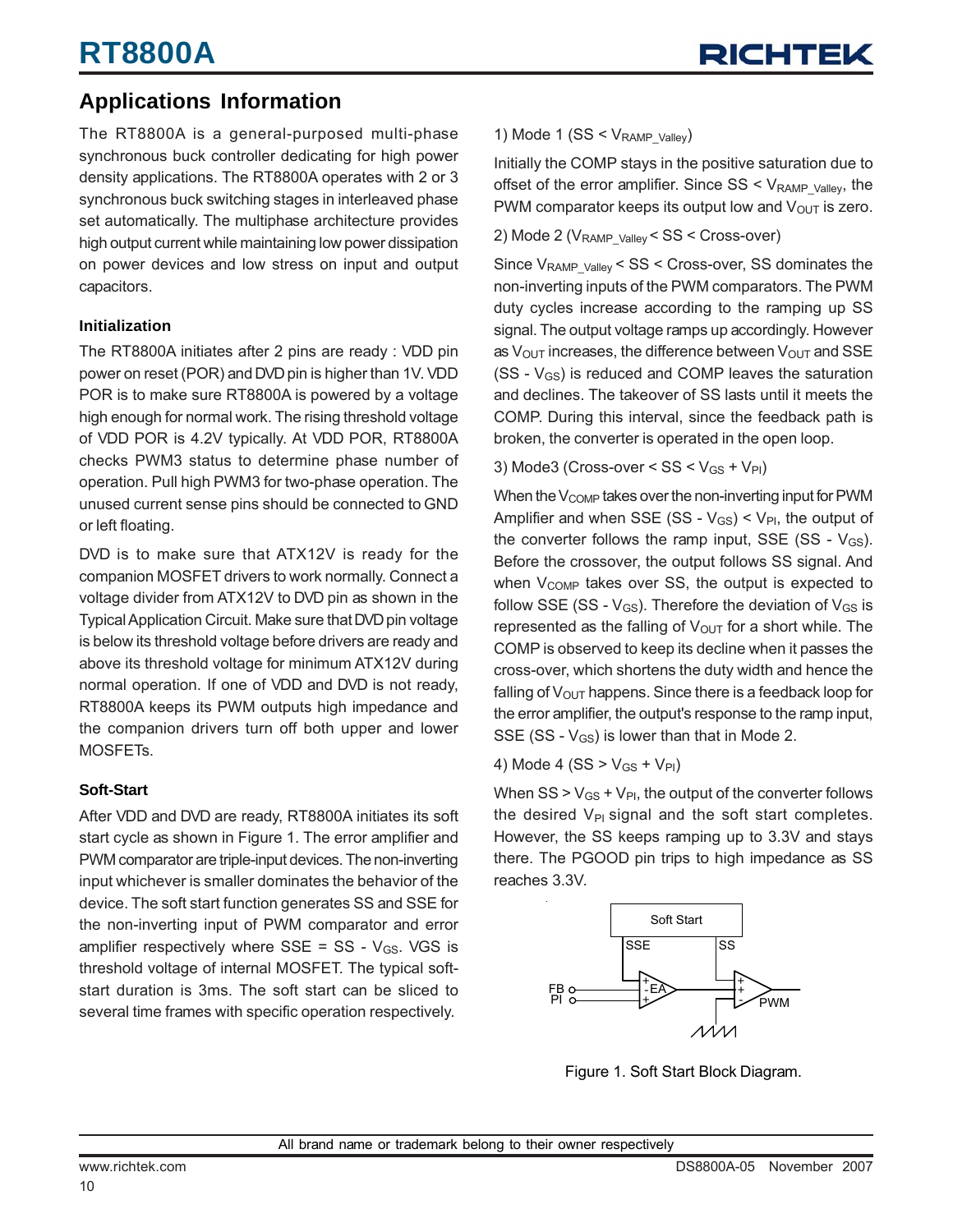# :HTEK





### **Time-Sharing DCR Current Sensing**

RT8800A adopts an innovative time-sharing DCR current sensing technique to sense the phase currents for phase current balance (phase thermal balance), over current protection and load line regulation as shown in Figure 3. The current sensing amplifier GM samples and holds voltages  $V_x$  across the current sensing capacitor  $C_x$  by turns in a switching cycle. According to the Basic Circuit Theory, if

$$
\frac{L_X}{R_{LX}} = R_X \times C_X \text{ then } V_X = I_{LX} \times R_{LX}
$$

Consequently, the sensing current  $I_X$  is proportional to inductor current  $I_{LX}$  and is expressed as

$$
I_X = \frac{I_{LX} \times R_{LX}}{R_{COMM}}
$$

The sensed current  $I_X$  is used for current balance, over current protection, and droop tuning as described as followed. Since all phases share one common GM, GM offset and linearity variation effect are eliminated in practical applications. As sub-milli-ohmgrade inductors are widely used in modern motherboards, slight mismatch of GM amplifiers offset and linearity results in considerable current shift between phases. The time sharing DCR current sensing technical is extremely important to guarantee phase current balance at mass production.





Figure 4 and 5 show the linearity of GM amplifier and its test circuit respectively. A voltage source is applied to ISPx while other ISPx pins are short to  $V_{\text{OUT}}$ . The voltage VADJ across resistor RADJ is measured. It is observed from Figure 5 shows that all ISPx share the same transconductance linearity and voltage offset.



Figure 4. The Linearity of GMx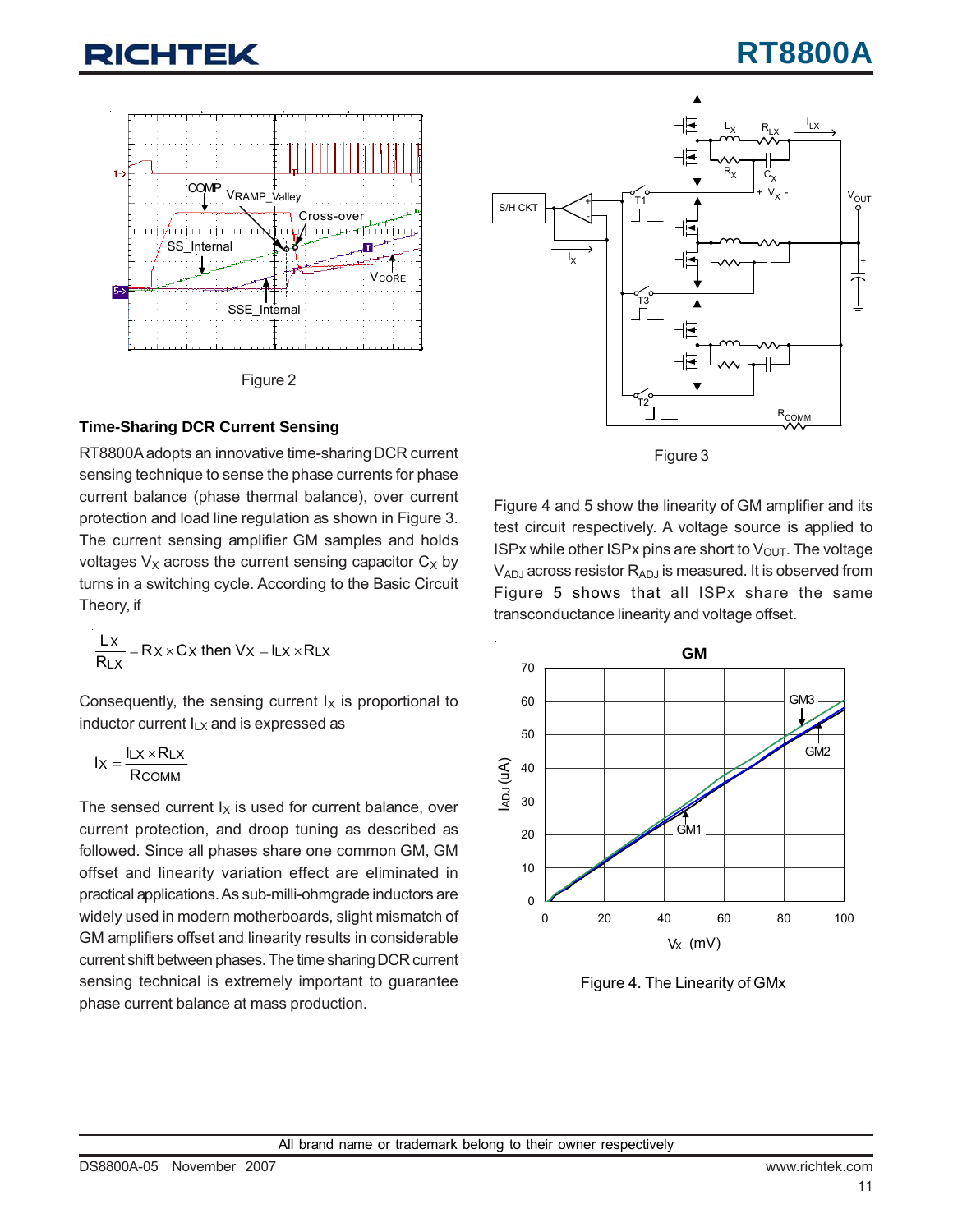# **RT8800A**

# RICHTE



Figure 5. Test Circuit of GM.

### **Phase Current Balance**

The sampled and held phase current  $I_X$  are injected to the corresponding saw tooth waveforms of PWM comparators. If phase current  $I_X$  is larger than other phase currents, its saw tooth waveform will be lift higher than the others. The RT8800A reduces the duty cycle of corresponding phase to decrease the phase current accordingly, vice versa.

### **Over Current Protection**

RT8800A uses an external resistor  $R_{IMAX}$  connected to IMAX pin to generate a reference current  $I_{IMAX}$  for over current protection:

$$
I_{IMAX} = \frac{V_{IMAX}}{R_{IMAX}}
$$

where V<sub>IMAX</sub> is 0.8V typical. OCP comparator compares each sensed phase current  $I_X$  with this reference current as shown in Figure 6. Equivalently, the maximum phase current is calculated as :

$$
I_{LX(MAX)} = \frac{3}{2} \frac{V_{IMAX}}{R_{IMAX}} \frac{R_{COMM}}{R_{LX}}
$$



Figure 6. Over Current Comparator.

The RT8800A uses hiccup mode to eliminate nuisance detection of OCP or reduce output current when output is shorted to ground as shown in Figure 7 and 8. The RT8800A shuts down and latches off after 3 time OCP hiccups. It can only restart by resetting one of VDD or DVD pin.



Figure 7. The Over Current Protection in the interval



Figure 8. Over Current Protection at steady state

### **Voltage Reference for Converter Output & Load Droop**

The output voltage is sensed at FB pin. The RT8800A receives an external reference voltage at PI pin as the non-inverting of the error amplifier and precisely regulates the FB voltage to this reference voltage. The RT8800A can provide Intel® VRD10.x or AMD® K8 compliant output voltage when companioned with DAC generator RT9401A/B as shown in Figure 9. The RT9401A/B receives VID[0:4] and produces DAC\_OUT that complies with VRD10.x or K8 VID table. The DAC\_OUT is fed to PI pin through a resistor  $R_{ADJ}$  as the reference voltage of the error amplifiers. The VID125 provides a 12.5mV offset for full compliance of VRD10.x table.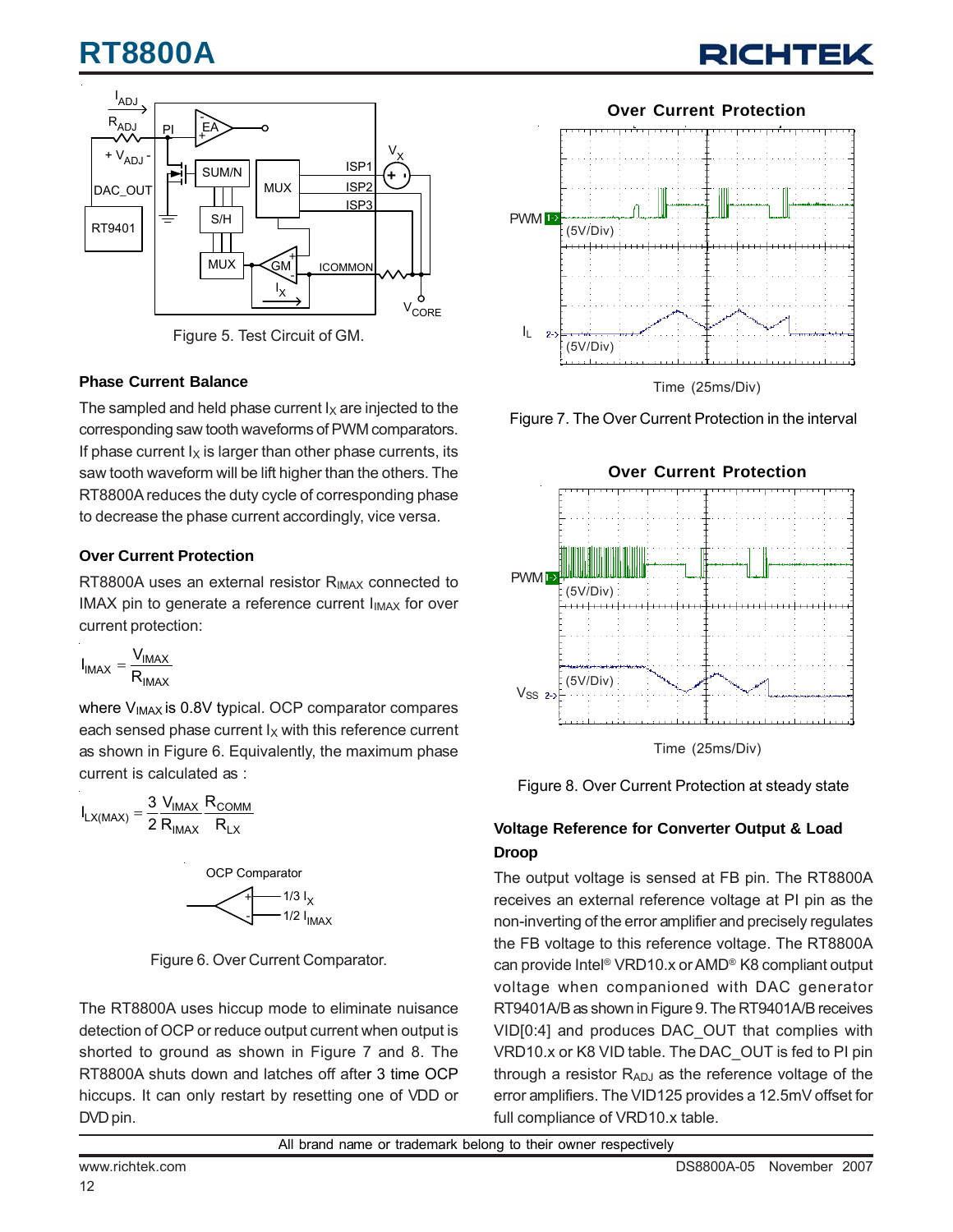# **ITEK**

# **RT8800A**



Figure 9

### **Droop and Load Lind Setting**

The sampled and held phase current  $I_X$  are summed to get sum( $I_x$ ). RT8800A then sinks a current that is 1/3 sum( $I_x$ ) and produces a droop voltage that is proportional to the average phase voltage.

### $V_{ADJ}$  = 1/3 sum( $I_X$ ) x R<sub>ADJ</sub>

VADJ is then subtracted form DAC generator output as the real reference voltage at non-inverting input of the error amplifier. Consequently, load line slope is calculated as:

$$
Load Line = \frac{\Delta V_{CORE}}{\Delta I_{CORE}} = -\frac{R_{ADJ} \times R_{LX}}{3 \times R_{COMM}}
$$

### **Output Voltage Offset Function**

VID125 pin is internally regulated to be around 0.8V. An external resistor R<sub>VID125</sub> between VID125 and GND generates the offset current  $I_{\text{OFS}} = \frac{0.8 \text{V}}{\text{R} \text{V} \cdot 10^{125}}$ 

FB pin will sink a current which is half of  $I_{OFS}$  because of a current mirror FB and VID125. The output offset voltage is calculated to be

VOFS = 
$$
\frac{0.8V}{R_{VID125}} \times \frac{1}{2} \times RFB
$$

Thus, the output voltage becomes

$$
V_{\text{CORE}} = V_{\text{FB}} + V_{\text{OFS}} = V_{\text{FB}} + \frac{0.8V \times \text{RFB}}{2 \times \text{RvlD125}}
$$

Note : To maintain VID125 voltage around 0.8V, R<sub>VID125</sub> must not be less than 16kΩ.

### **Dead Zone Elimination and Output Voltage Offset Function**

RT8800A samples and holds inductor valley current by time-sharing sourcing a current  $I_X$  to  $R_{\text{COMM}}$ . At light load condition the inductor valley current and consequently the voltage  $V<sub>X</sub>$  across the sensing capacitor may be negative.

A negative  $I_X$  is required to correctly sense the negative voltage. However, the RT8800A **CANNOT** provide a negative  $I_X$  and consequently cannot sense negative inductor current. This results in dead zone of load line performance as shown in Figure 10. Therefore a technique as shown in Figure 11 is required to eliminate the dead zone of load line at light load condition.



Referring to Figure 11, the Schottky diode provides a constant voltage drop  $V_F$  with enough bias current.  $I_X$  is expressed as:

$$
I_X = \frac{V_F + I_{LX\_Valley} \times R_{LX}}{R_{CSN}} + \frac{I_{LX\_Valley} \times R_{LX}}{R_{COMM}}
$$
(1)

To make sure RT8800A could sense the inductor current, right hand side of Equation (1) should always be positive:

$$
\frac{V_F + I_{LX\_Valuey} \times R_{LX}}{R_{CSN}} + \frac{I_{LX\_Valuey} \times R_{LX}}{R_{COMM}} \ge 0
$$
 (2)

Since  $V_F \gg (I_{LX\_Value} \times R_{LX})$  in practical application, Equation (2) could be simplified as:

$$
\frac{V_{F}}{R_{CSN}} \ge \left| \frac{I_{LX\_Valley} \times R_{LX}}{R_{COMM}} \right|
$$
 (3)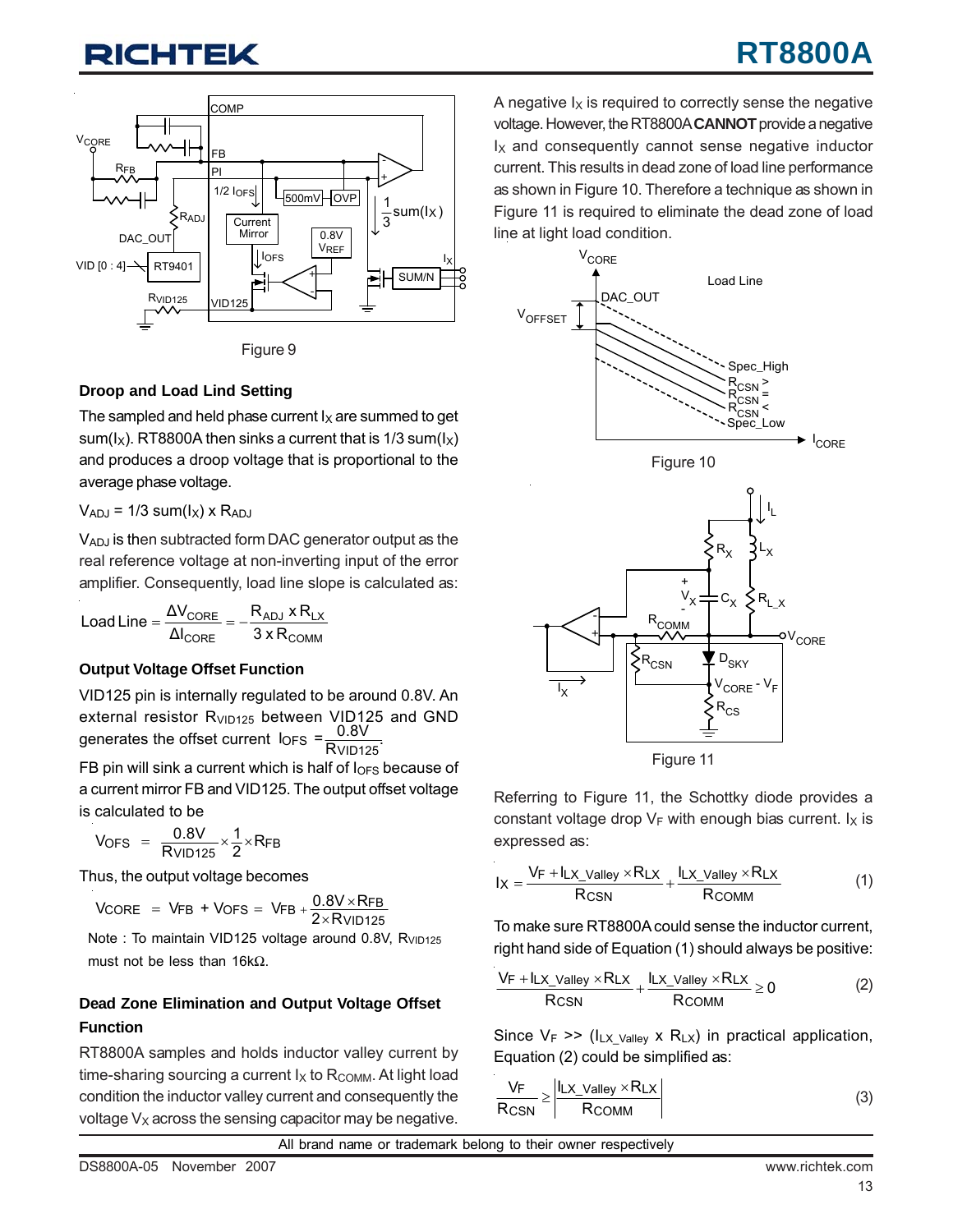# **RT8800A**



Rewriting Equation (3), we get

$$
\left| \frac{V_F \times R_{\text{COMM}}}{\left| I_{\text{LX\_Valley}} \times R_{\text{LX}} \right|} \right| \geq R_{\text{CSN}} \tag{4}
$$

The technique mentioned above also provides output voltage offset function specified by Intel ® VRD10.x. The offset voltage level is calculated as:

$$
V_{OFFSET} = \frac{R_{ADJ}}{R_{CSN}} V_F
$$

Enough bias current is required for a Schottky to act like a voltage source. Users should choose the appropriate R<sub>CS</sub> based on the IV characteristic of the diode (Figure 12)





According to Figure 12, the forward voltage of diode will be different results from the different conduction current. So when the characteristic of diode in the circuit you design is in zone 1, this will result in Spec. mis-met. It is because when the  $V_{\text{CORE}}$  is changed during DVID, the node  $V_{\text{CORE}}$  -  $V_F$  is also changed to produce the differential conduction current of diode ΔI and the ΔI will result in producing the differential forward voltage of diode  $\Delta V_F$ Referring to Equation (1). The  $\Delta V_F$  would get  $\Delta I_X$ . Then the V<sub>CORE</sub> must be subtracted the extra voltage V<sub>(EXT)</sub>( $\Delta$ l<sub>X</sub>  $x R_{ADJ}$ ) during DVID. So you will get the  $\Delta V_{CORE} = V_{(MAX)}$  $-V_{(MIN)} - V_{(EXT)}$  during DVID tests. In order to reduce the effect results from diode. The better choice is to decrease the Rcs to increase the conduction current of diode I to get better V characteristic of diode in Zone 2.

### **Over Voltage Protection (OVP)**

The RT8800A continuously monitors voltage at FB pin. OVP is triggered if FB voltage is 500mV higher than the voltage at PI pin. RT8800A latches off and turns on lower MOSFET to protect the load from damage upon on OVP trip. It can only be reset by DVD and VDD pins.

### **Current Ratio Setting**

Current ratio adjustment is possible as described below. It is important for achieving thermal balance in practical application where thermal conditions between phases are not identical. Figure 13 shows the application circuit of GM for current ratio requirement. According to Basic Circuit Theory, if

$$
\frac{Lx}{R_Lx} = (Rsx//Rpx) \times Cx
$$
 then

$$
V_X = \frac{RPX}{RSX + RPX} \times I_LX \times RLX
$$

With other phase kept unchanged, this phase would share  $(R_{PX}+R_{SX})/R_{PX}$  times current than other phases. Figure 14 and 15 show different current ratio setting for the power stage when Phase 3 is programmed 2 times current than other phases. Figure 16 and 17 compare the above current ratio setting results.





3k



Figure 14. GM1 to GM3 Setting for current ratio function.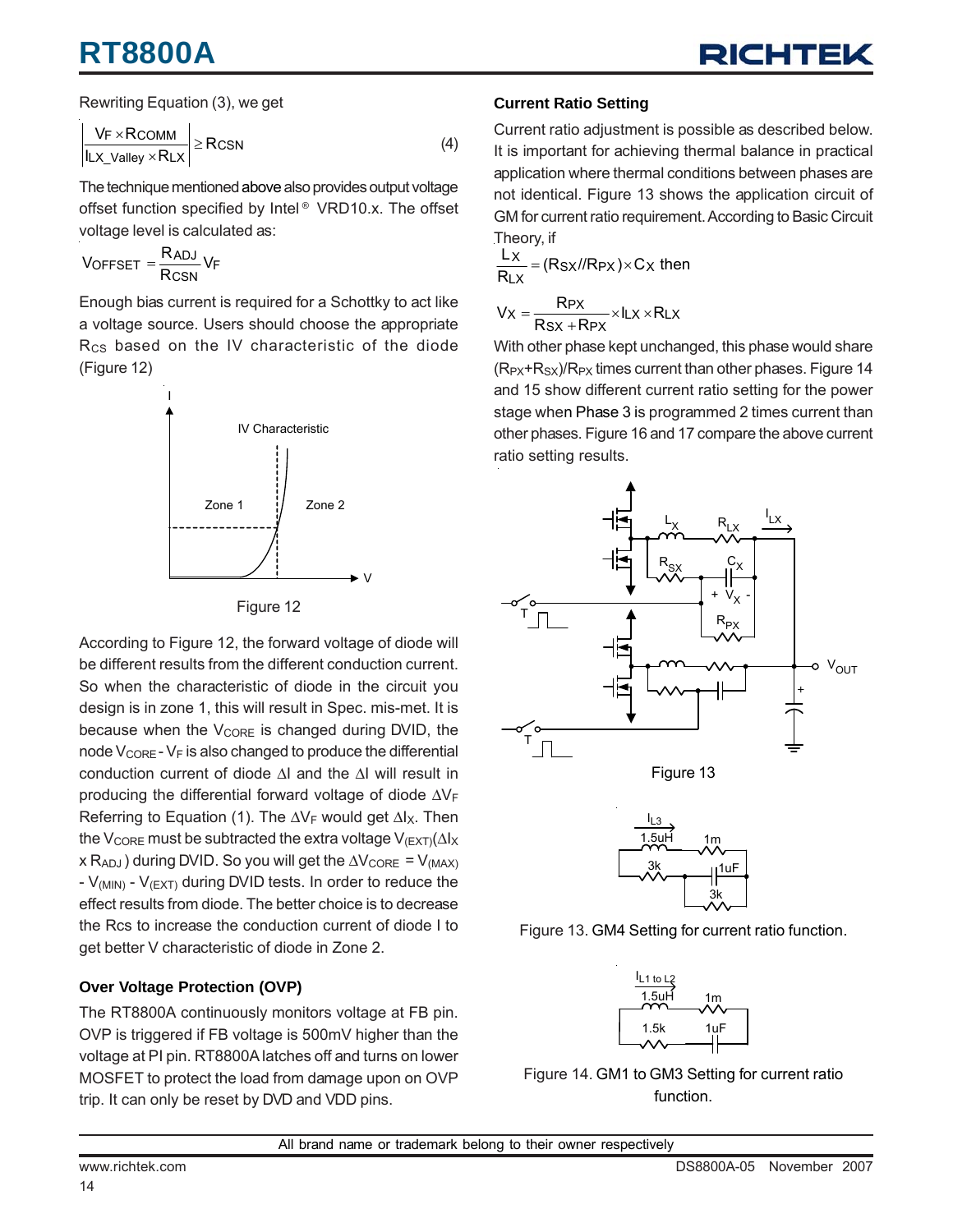# **CHTEK**





Figure 15



#### **Design Procedure Suggestion**

- a.Output filter pole and zero (Inductor, output capacitor value & ESR).
- b.Error amplifier compensation & sawtooth wave amplitude (compensation network).

### **Current Loop Setting**

- a.GM amplifier S/H current (current sense component DCR, ICOMMON pin external resistor value).
- b. Over-current protection trip point (RICOMMON1 resistor).

### **VRM Load Line Setting**

- a.Droop amplitude (PI pin resistor).
- b. No load offset (R<sub>ICOMMON2</sub>)

### **Power Sequence & SS**

DVD pin external resistor and SS pin capacitor.

### **PCB Layout**

a.Sense for current sense GM amplifier input.

b.Refer to layout guide for other items.

#### **Voltage Loop Setting**

#### **Design Example**

#### **Given:**

Apply for four phase converter

$$
V_{IN} = 12V
$$

 $V_{\text{CORE}} = 1.5V$ 

 $I_{LOAD(MAX)} = 100A$ 

 $V_{DROOP}$  = 100mV at full load (1m $\Omega$  Load Line)

OCP trip point set at 35A for each channel (S/H)

DCR = 1m $\Omega$  of inductor at 25°C

 $L = 1.5\mu H$ 

 $C_{\text{OUT}}$  = 8000µF with 5m $\Omega$  equivalent ESR.

#### **1. Compensation Setting**

a. Modulator Gain, Pole and Zero:

From the following formula:

Modulator Gain =  $V_{IN}/V_{RAMP}$  = 12/2.4=5 (i.e 14dB)

where  $V_{\text{RAMP}}$ : ramp amplitude of saw-tooth wave

LC Filter Pole = 1.45kHz and

ESR Zero =3.98kHz

b. EA Compensation Network:

Select R1 = 4.7k, R2 = 15k, C1 = 12nF, C2 = 68pF and use the Type 2 compensation scheme shown in Figure 21. By calculation, the  $F_Z = 0.88kHz$ ,  $F_P$  = 322kHz and Middle Band Gain is 3.19 (i.e 10.07dB).



Figure 17. Type 2 compensation network of EA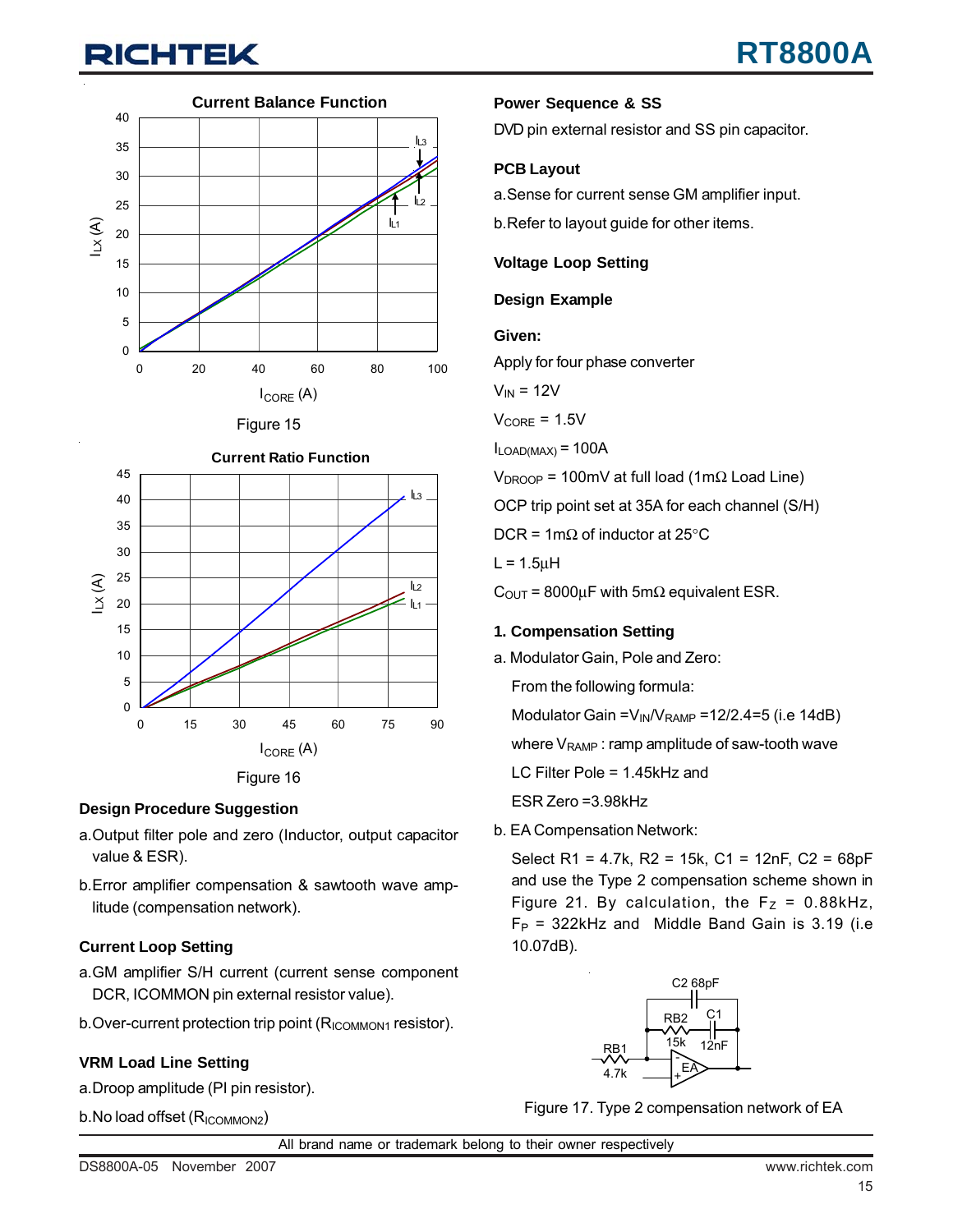# **RT8800A**

# RICHTE

### **2. Over-Current Protection Setting**

Consider the temperature coefficient of copper 3900ppm/°C,

 $\frac{I_L \times DCR}{I} = 150 \mu A$ R ICOMMON1

 $\frac{155.00 \text{ m/s}^2}{330 \Omega} = 150 \mu \text{A}$  $\frac{I_L \times 1.39 \text{m}\Omega}{330 \Omega} = 150 \mu$ 

 $I_L = 35.6A$ 

## **Layout Guide**

Place the high-power switching components first, and separate them from sensitive nodes.

1. Most critical path:

The current sense circuit is the most sensitive part of the converter. The current sense resistors tied to ISP1,2,3 and ICOMMON should be located not more than 0.5 inch from the IC and away from the noise switching nodes. The PCB trace of sense nodes should be parallel and as short as possible. R&C filter of choke should place close to PWM and the R & C connect directly to the pin of each output choke, use 10 mil differencial pair, and 20 mil gap to other phase pair. Less via as possible.

2. Switching ripple current path:

a. Input capacitor to high side MOSFET.

- b. Low side MOSFET to output capacitor.
- c. The return path of input and output capacitor.
- d. Separate the power and signal GND.

e. The switching nodes (the connection node of high/ low side MOSFET and inductor) is the most noisy points.Keep them away from sensitive smallsignal node.

f . Reduce parasitic R, L by minimum length, enough copper thickness and avoiding of via.

3. MOSFET driver should be closed to MOSFET.



Figure 18. Power Stage Ripple Current Path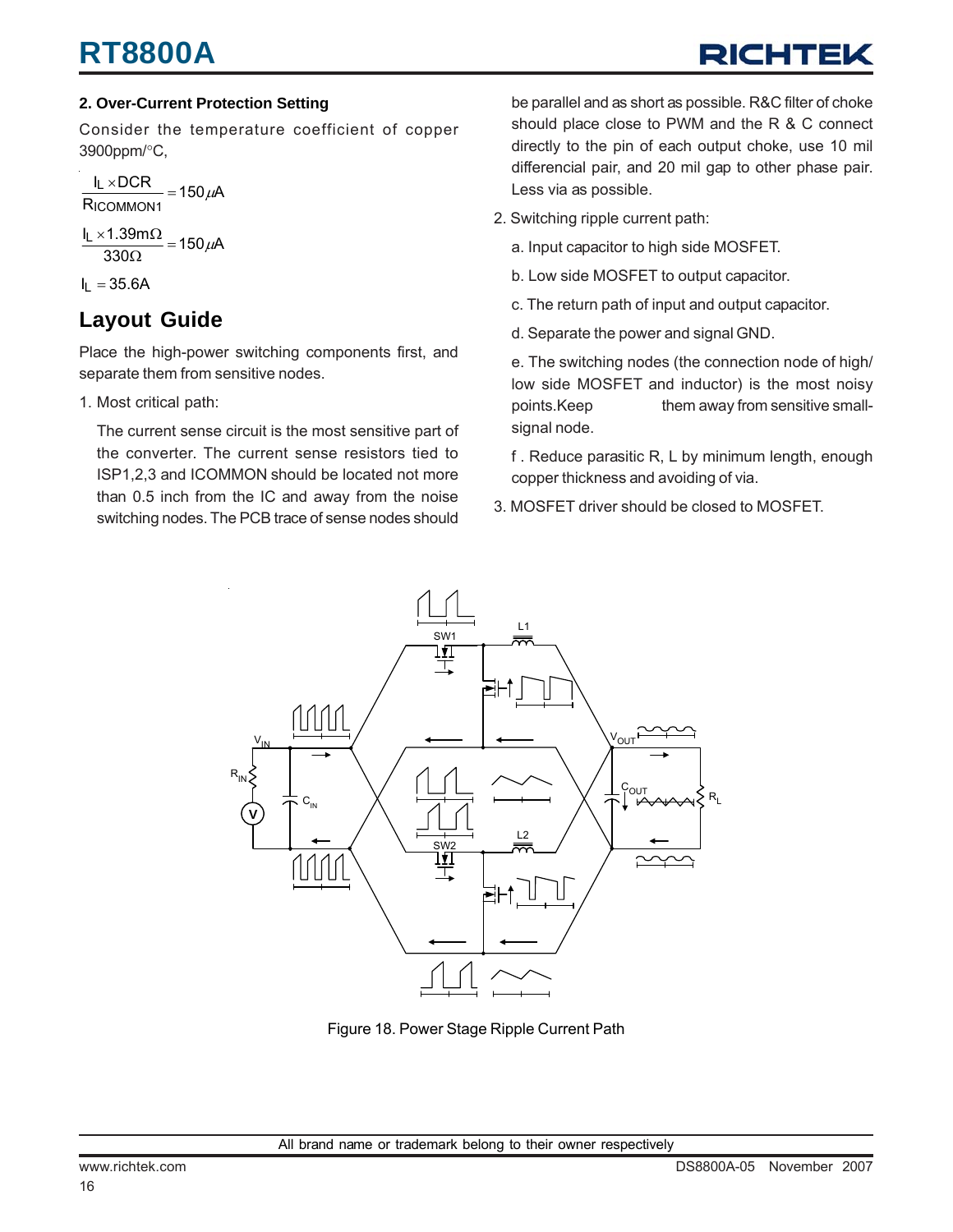

Figure 19. Layout Consideration



L1 COMPONENT SIDE

Figure 20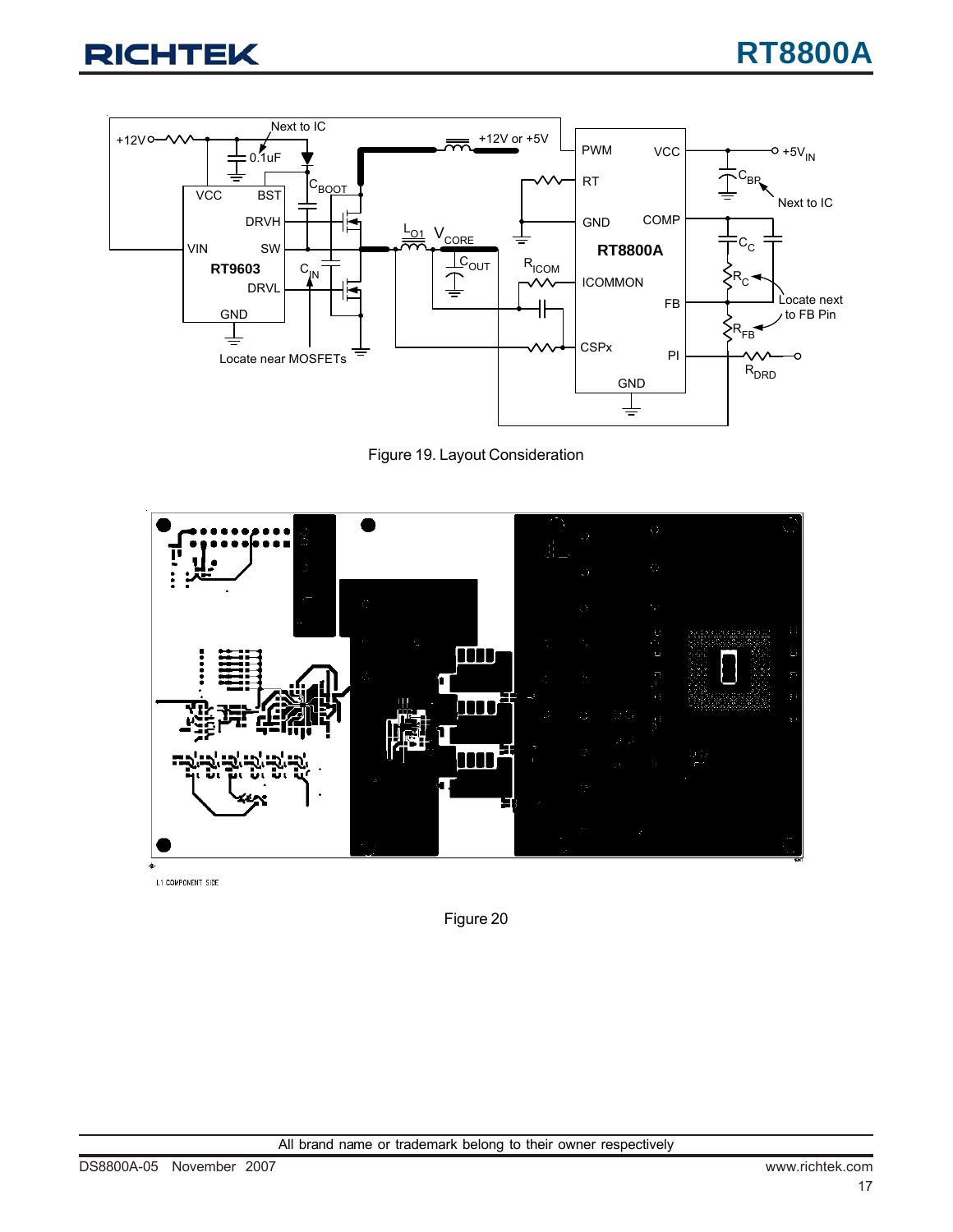



 $+$ <br>L2 GND PLANE

Figure 21



.<br>L3 POWER PLANE

Figure 22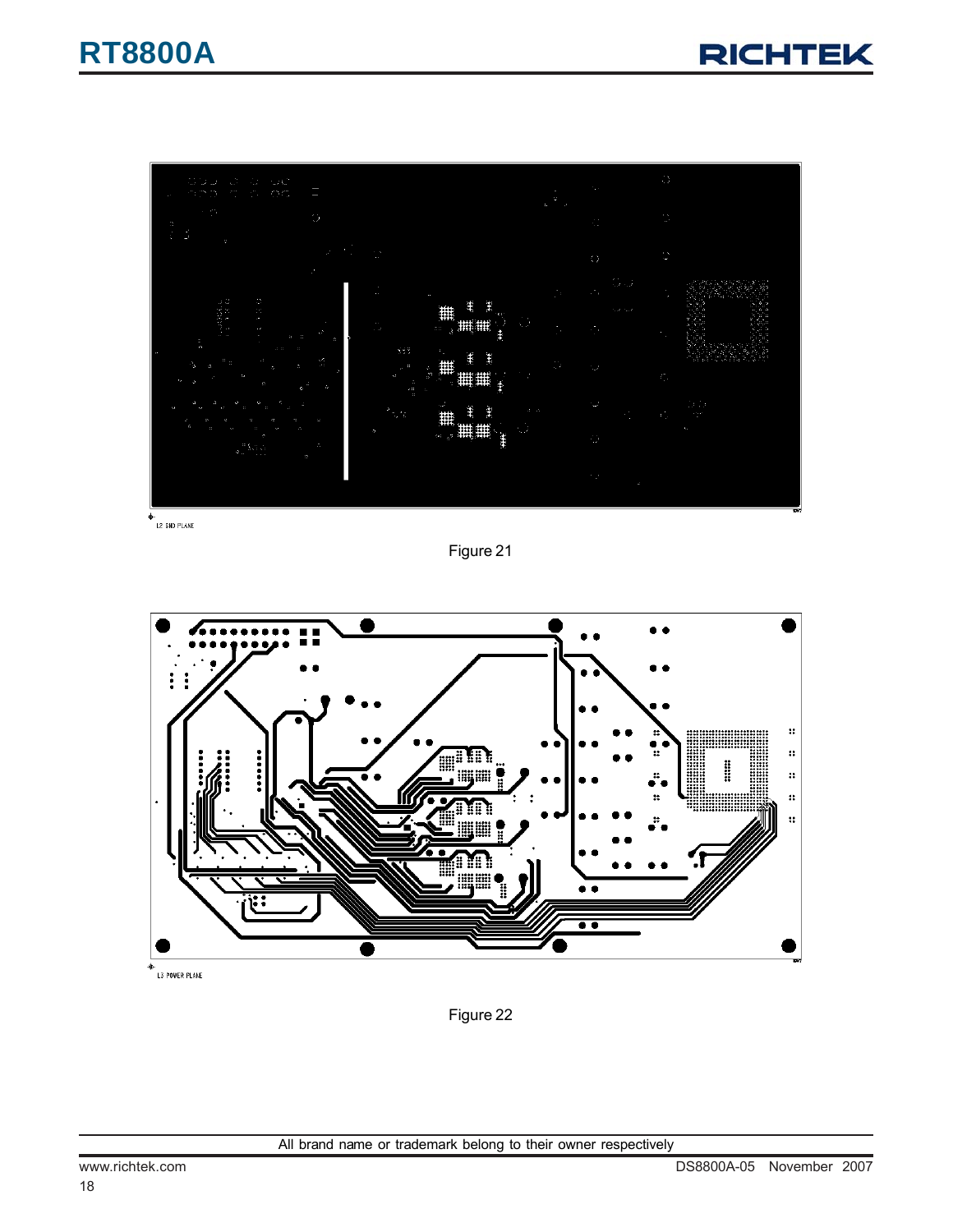





 $+$  14 BOT

Figure 23